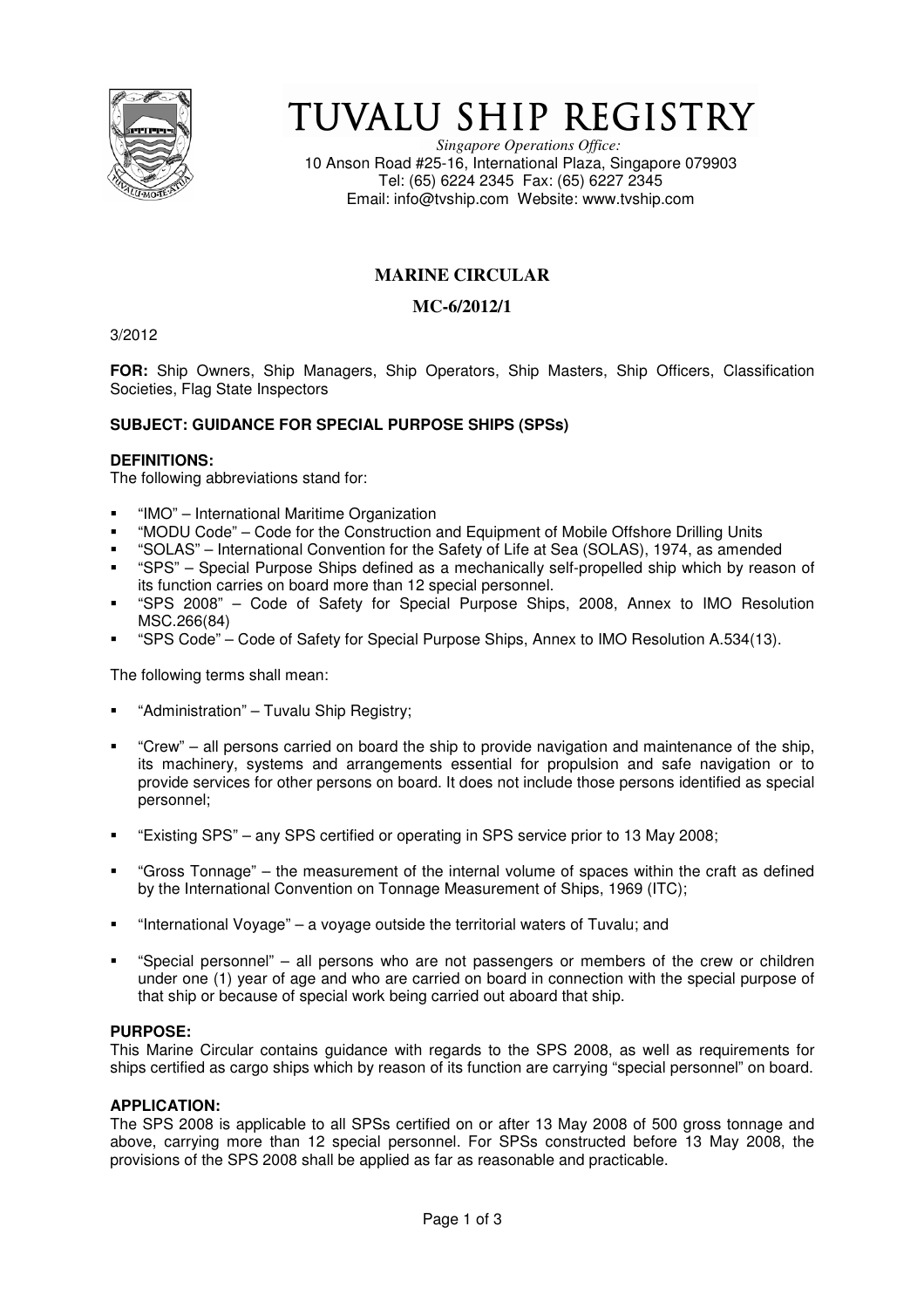The SPS 2008 does not apply to ships meeting the MODU Code, and is not intended for ships used to transport and accommodate industrial personnel that are not working on board.

Though not mandatory, SPSs less than 500 gross tonnage carrying 12 or less special personnel may also be certified as a SPS in order to meet certain Coastal Administration requirements.

#### **REFERENCES:**

- 1. IMO Resolution MSC.266(84) of 13 May 2008, Code of Safety for Special Purpose Ships, 2008 (2008 SPS Code)
- 2. IMO Resolution A.534(13) of 17 November 1983, as amended, Code of Safety for Special Purpose Ships (SPS Code)

#### **CONTENTS:**

#### **1. Introduction & Background**

- 1.1. The SPS 2008 has been developed to provide an international standard of safety for SPSs of new construction, the application of which will facilitate operation of such ships and result in a level of safety for the ships and their personnel equivalent to that required SOLAS.
- 1.2. This Administration fully supports the SPS 2008 for application on new and existing SPSs which meet the applicability criteria in construction and operation.
- 1.3. Ship owners / operators should make arrangements with the certifying Classification Society for confirmation that their ships comply with the appropriate SPS Codes and are eligible to be issued, SOLAS Certificates and SPS Safety Certificates prior to registration with Tuvalu.
- 1.4. Due to the often vague operational status and service of SPSs, each proposed use of the appropriate SPS 2008 should be forwarded, with the recommendation of the vessel's class, to this Administration for consideration. This request should include, at a minimum, a general arrangement plan, a detailed scope of operations, details of compliance with SPS 2008, and a proposed manning level. The proposed manning description should detail all persons onboard including crew, special personnel, and any passengers.

#### **2. Requirements for New and Existing SPSs**

- 2.1. All new and existing SPSs of 500 gross tonnage and above must be issued SPS Code Certificates and the applicable SOLAS safety certificates (passenger or cargo ship, with exemptions as appropriate).
- 2.2. Vessels currently certificated to trade as an SPS under the old SPS Code may continue to trade if operating within the conditions of the existing certificate until its expiration. Where reasonable and practicable, modifications may be required to bring the vessel in compliance with the operational provisions of the SPS 2008 at the time of the Renewal Survey.
- 2.3. For vessels intending to operate as an SPS but not previously certified as an SPS or operating as an SPS, certification shall be to SPS 2008, irrespective of build date.

### **3. Survey Requirements**

- 3.1. Every SPS shall be subject to the survey schedule specified for cargo ships, other than tankers, as specified in SPS 2008:
	- 3.1.1. An Initial Survey is required before entering into service or before an SPS Safety Certificate is issued for the first time.